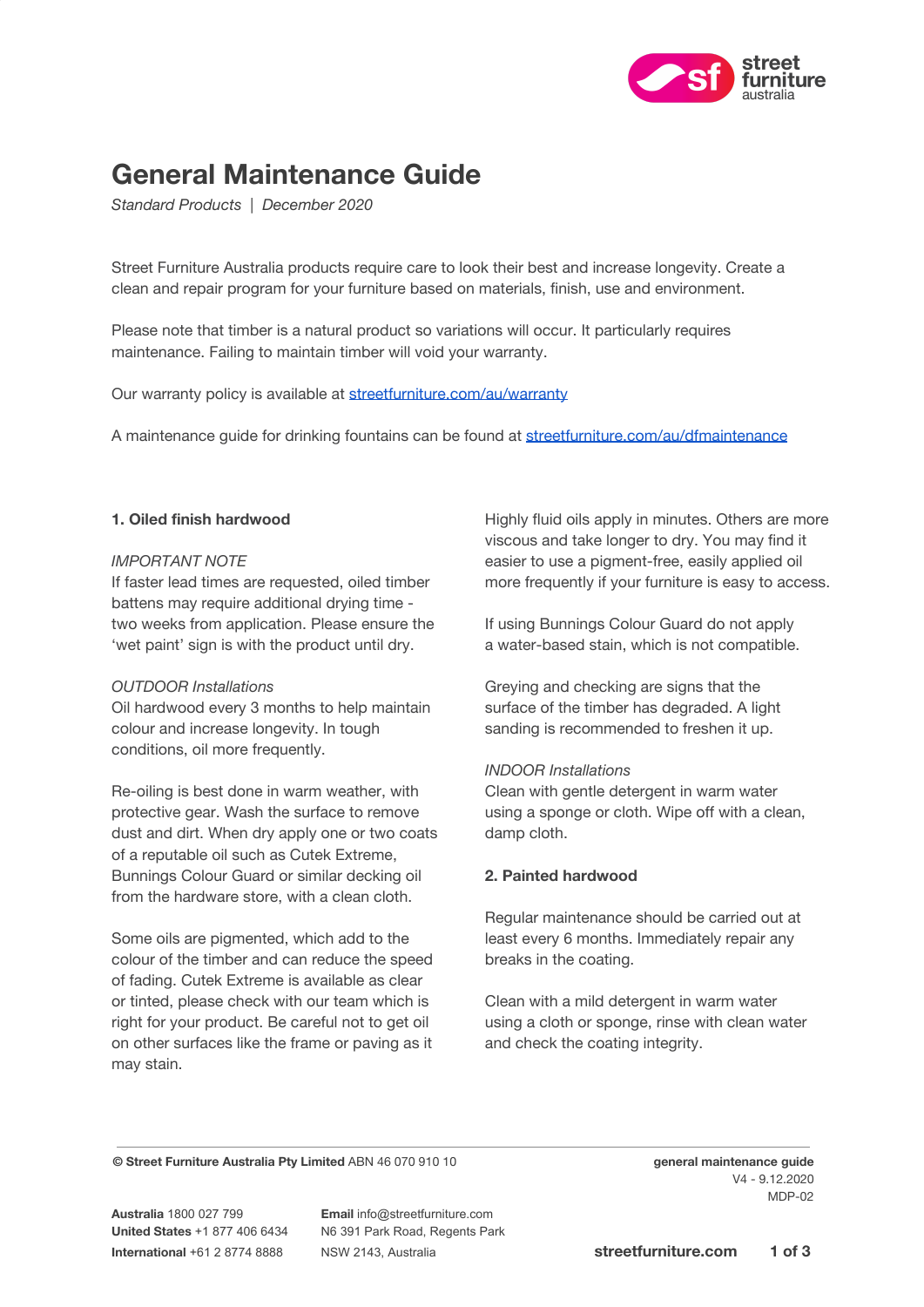

To repair any breaks and openings, sand through the coating to the raw timber with a medium abrasive paper (120 grit), smooth with fine paper (240 grit), and recoat. Contact customer service for recommendations.

# **3. Clear finished hardwood**

(INDOOR installations only)

Regular maintenance should be carried out at least every 6 months. Immediately repair any breaks in the coating.

To clean, use a mild detergent in warm water and wipe with a cloth or sponge, rinse with clean water and check the integrity of the coating. Any surface wear, which appears as a change in gloss level, breaks or openings, that reduces the effective cover over the timber, must be repaired.

To repair, sand back through the coating to the raw timber with a medium abrasive paper (120 grit), smooth with fine paper (240 grit), and recoat with a compatible clear coating system ask customer service for recommendations.

# **4. Anodised aluminium**

Wash with mild detergent in warm water using a soft cloth, sponge or natural bristle brush. Thoroughly rinse to remove all residue.

Although anodised aluminium provides excellent resistance to corrosion, discolouration and wear, it can be damaged by chemicals, rough conditions and neglect.

Do not use bore water to clean as its mineral content can cause stains and may lead to coating failure long term.

Minor scuff marks may be removed using a hard, abrasive eraser.

# **5. Stainless steel (304 and 316)**

For both 304 and 316 regular cleaning is recommended every 3 months. Wash with soap or mild detergent in warm water using a soft cloth or sponge. Thoroughly rinse to remove all residue. Wipe dry.

For stubborn stains and discolouration use an organic mild cleaning solution compatible with stainless steel. Phosphoric acid cleaners may also be effective. Use a rag, sponge or fibre brush (soft nylon or natural bristle, such as a toothbrush). Rinse with clean water and wipe dry. Follow polish lines.

# **6. Powder coated metals**

Wash external surfaces regularly, including underside and sheltered areas, especially in corrosive conditions with salt or chemical deposits.

Powder coated surfaces that have become dull through prolonged exposure to sunlight can usually be revived by polishing.

Automotive polish (non-cutting) can help restore a scratched or abraded surface.

# **7. Aluminium Woodgrain**

Unlike timber, aluminium woodgrain battens do not require re-oiling or painting. Like other powder coated aluminium, the external surface should be cleaned every 6 months.

Carefully remove any loose deposits with a wet sponge. Use a cloth and mild household detergent solution to remove dust, salt and other deposits. Rinse with water.

Avoid using detergents that recommend the use of gloves. In areas where pollutants are

**© Street Furniture Australia Pty Limited** ABN 46 070 910 10 **general maintenance guide**

**United States** +1 877 406 6434 N6 391 Park Road, Regents Park